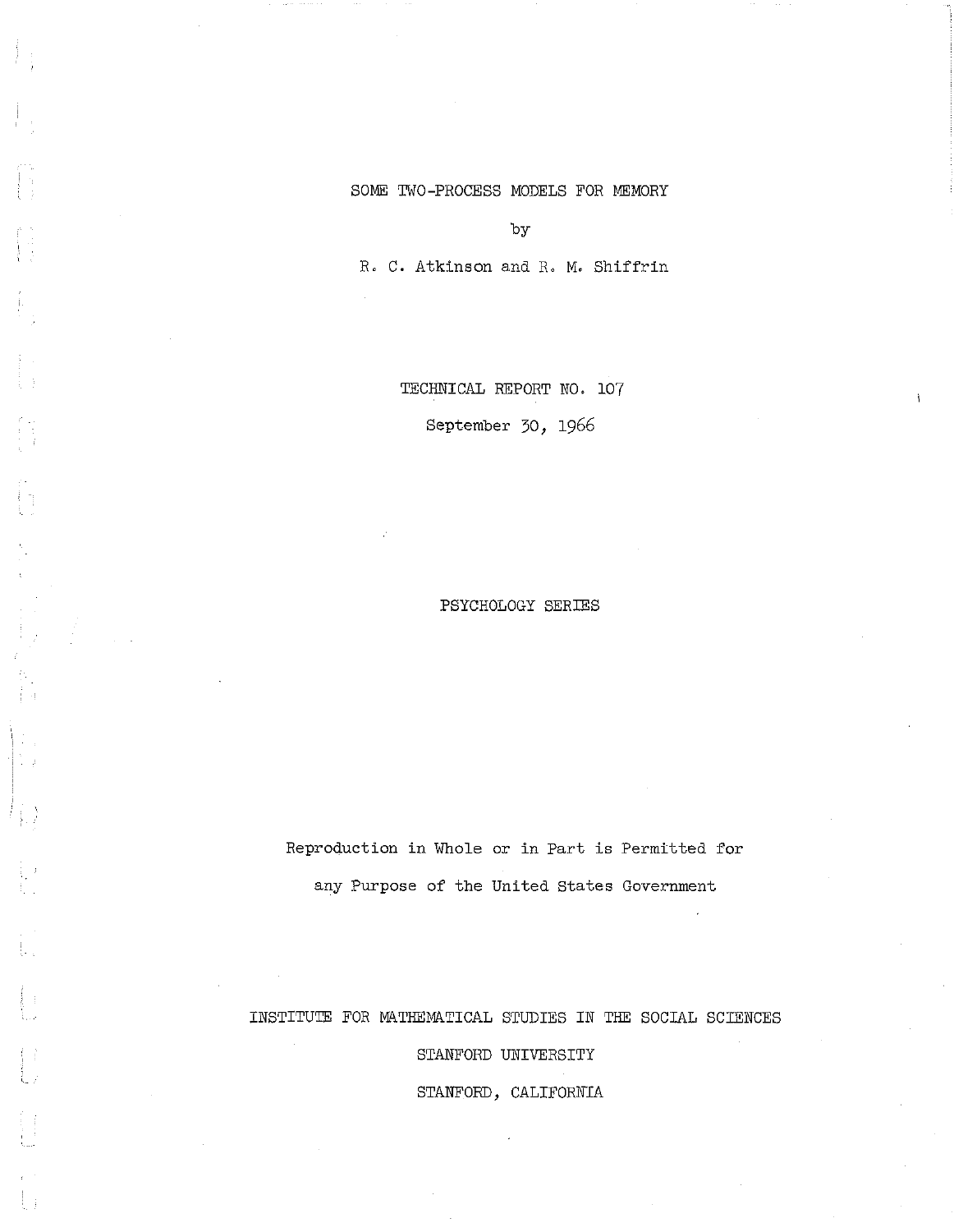#### Abstract

A general theoretical framework is developed in which to view memory and learning. The basic model is presented in terms of a memory system having two central components: a transient-memory buffer and a long-term store. Each stimulus item is postulated to enter a constant-sized pushdown memory buffer, stay a variable amount of time and leave on a probabilistic basis when displaced by succeeding inputs. During the period that each item resides in the buffer, copies of the item are placed in the longterm store. The remaining feature of the model is concerned with the recovery of items from the memory system at the time of test. If at this time an item is still present in the buffer, it is perfectly retrieved. If an item is not present in the buffer, a search of the long-term store is made. This search is imperfect and the greater the number of items in the long-term store, the smaller the probability that any particular one will be retrieved. The model is applied to a set of experiments on pairedassociate memory with good success.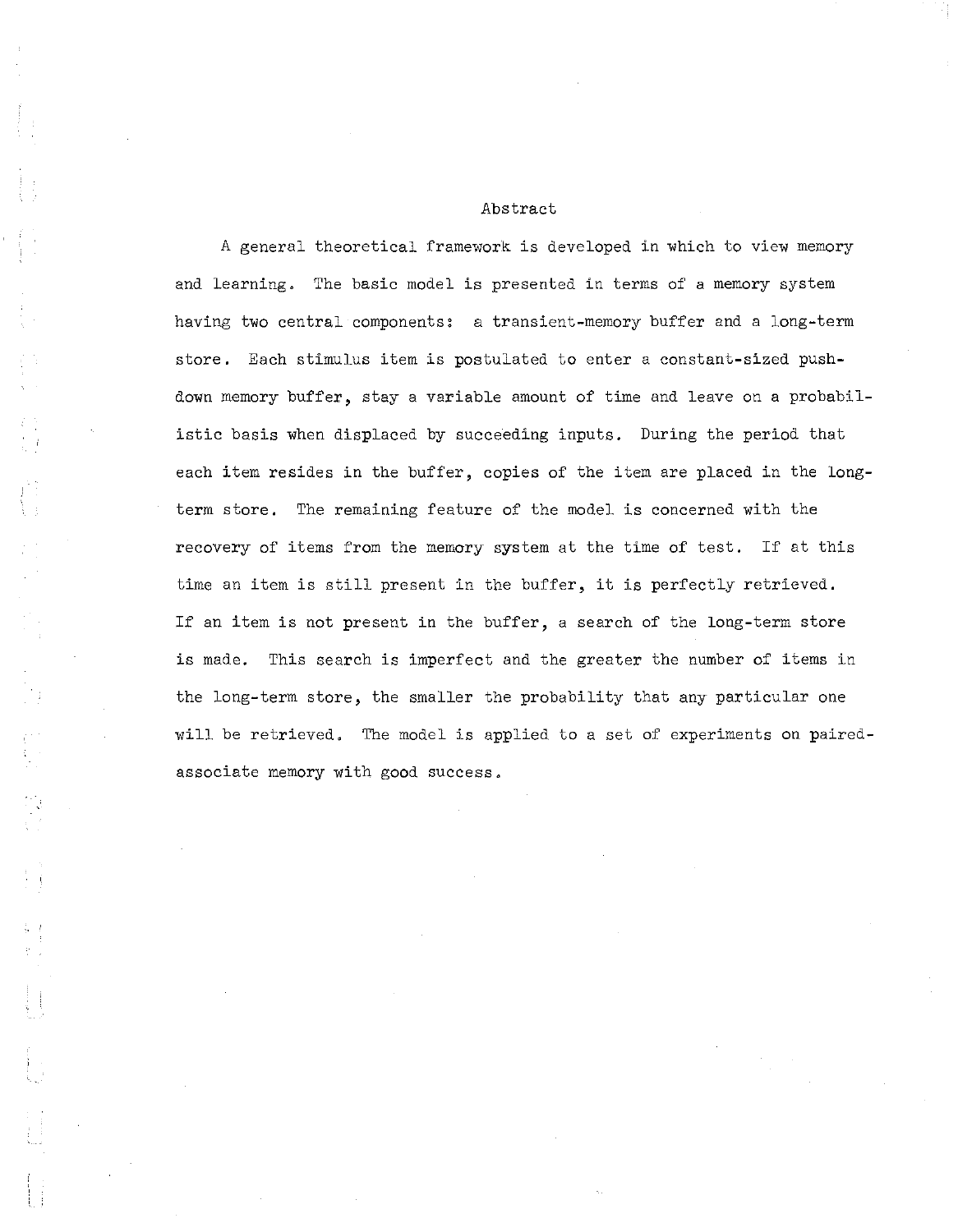Some Two-Process Models for Memory<sup>1</sup> R. C. Atkinson and R. M, Shiffrin Stanford University

A model for memory will be outlined in this paper. The experimental framework for which the model was constructed is that in which a series of items is presented to the subject who is then required to recall one or more of them. A familiar example is the'digit span test in which the subject is required to repeat a series of digits read to him. A typical finding in digit span studies is that performance is error free until a critically large number of digits is reached. Thus a short-term memory system, called the "buffer," is proposed which may hold a fixed number of digits and allows perfect retrieval of those digits currently held, Errors are made only when the number of digits presented exceeds the capacity of the buffer, at which time the previous digits are forced out of the buffer, We propose, in addition, a long-term memory system (abbreviated LTS for long-term store) which allows items not presenc in the buffer to be recalled with some probability between 0 and 1, This two-process model will be presented in the first part of the paper and then applied to data from an experiment in paired-associate memory in the second part of the paper.

Insert Figure 1 about here

Figure 1 shows the overall conception. An incoming stimulus item first enters the sensory buffer where it will reside for only a brief period of time and then is transferred to the memory buffer. The sensory buffer characterizes the initial input of the stimulus item into the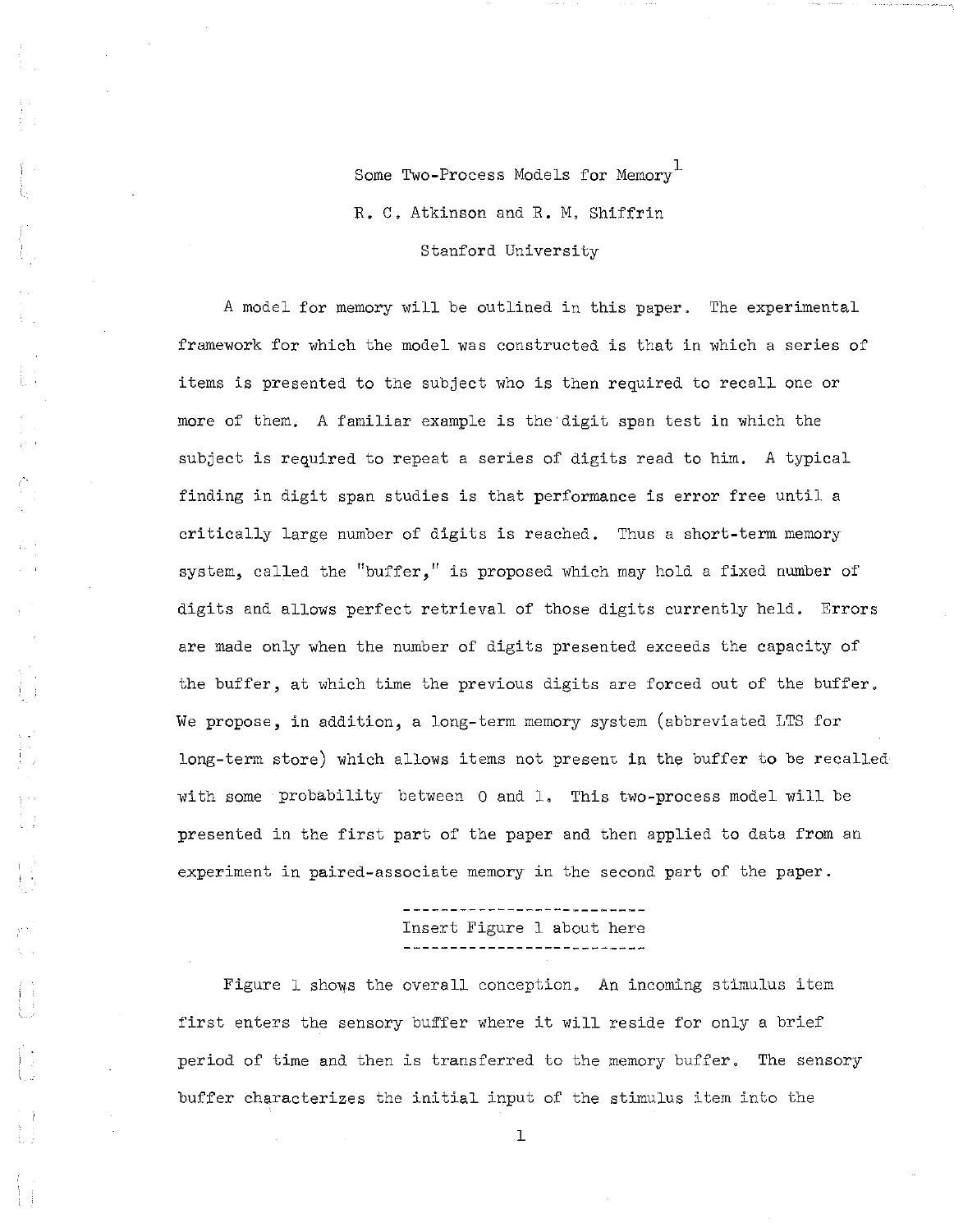

 $\begin{aligned} \frac{d\mathbf{x}}{dt} &= \frac{d\mathbf{x}}{dt} \\ \frac{d\mathbf{x}}{dt} &= \frac{d\mathbf{x}}{dt} \end{aligned}$ 

Fig. 1. Flow chart for the general system.

la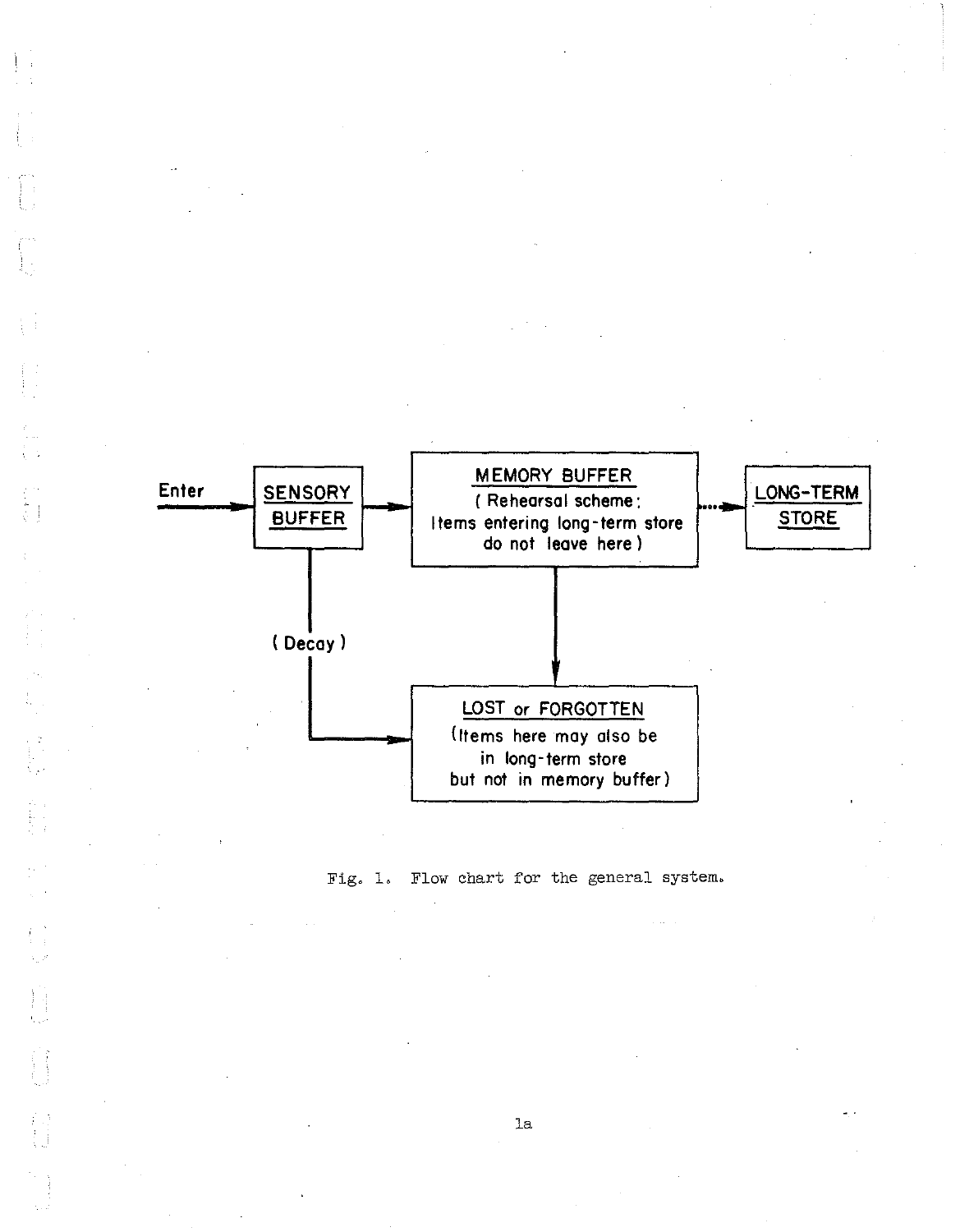nervous system, and the amount of information transmitted from the sensory buffer to the memory buffer is assumed to be a function of the exposure time of the stimulus and related variables. Much work has been done on the encoding of short-duration stimuli (e.g., Estes and Taylor, 1964; Mackworth, 1963; Sperling, 1960), but the experiments considered in this paper are concerned with stimulus exposures of fairly long duration (one second or more). Hence we will assume that all items pass usccessfully through the sensory buffer and into the memory buffer; that is, all items are assumed to be attended to and entered correctly into the memory buffer. Throughout this paper, then, it will be understood that the term buffer refers to the memory buffer and not the sensory buffer. Furthermore, we will not become involved here in an analysis of what is meant by an "item." If the word "cat" is presented visually, we will simply assume that whatever is stored in the memory buffer (be it the visual image of the word, the auditory sound, or some vector of information about cats) is sufficient to permit the subject to report back the word "cat" if we immediately ask for it. This question will be returned to later. Referring back to Fig.  $l<sub>9</sub>$  we see that a dotted line runs from the buffer to the "long-term store" and a solid line from the buffer to the "lost or forgotten" state. This is to emphasize that items are copied into LTS without affecting in any way their status in the buffer. Thus items can be simultaneously in the buffer and in LTS. The solid line indicates that eventually the item will leave the buffer and be lost. The lost state is used here in a very special way; as soon as an item leaves the buffer it is said to be lost, regardless of whether it is in LTS or not. The buffer, it should be noted, is a close correlate of what others have called a "short-term store"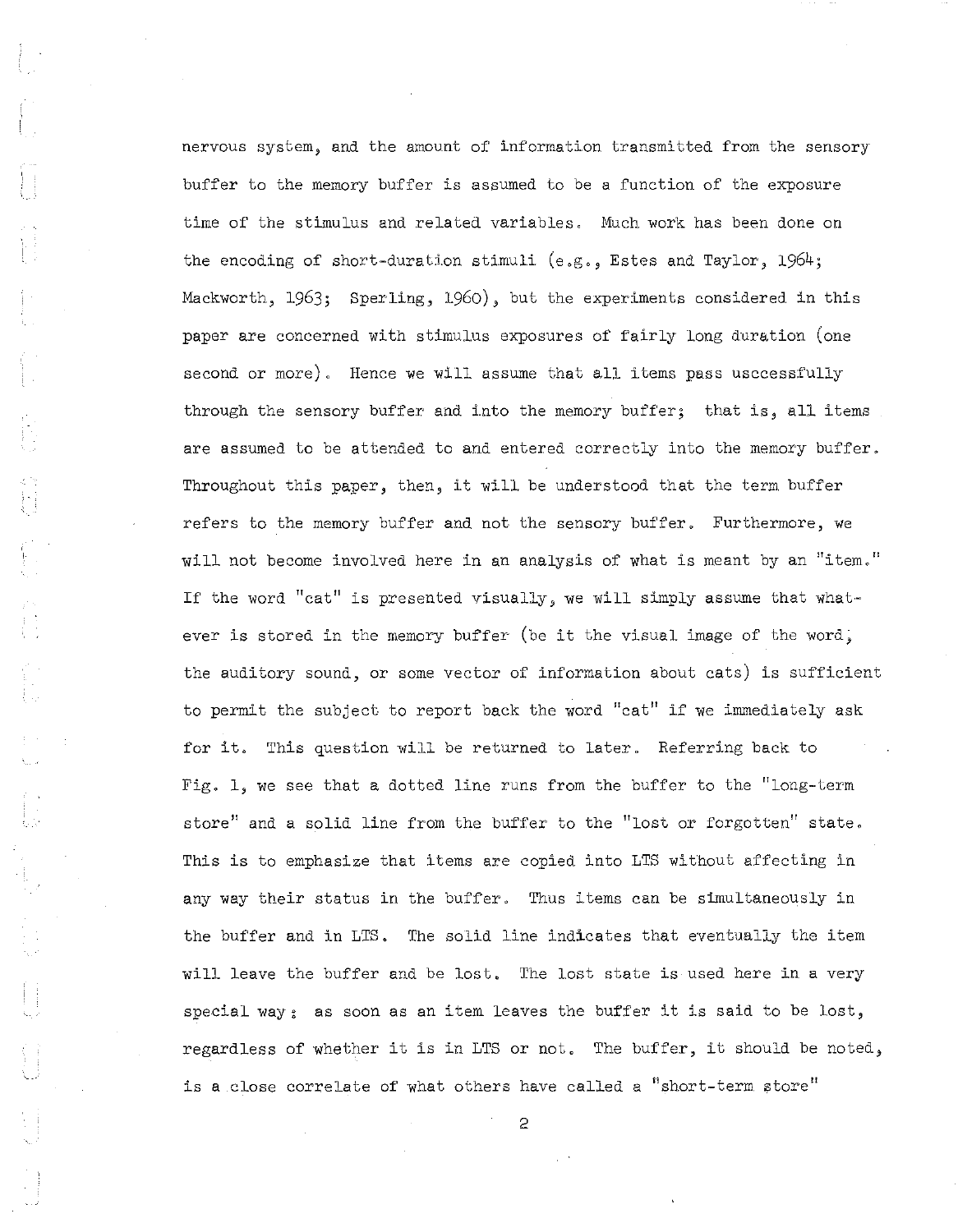(Bower, 1964; Broadbent, 1963; Brown, 1964; Peterson, 1963) and "primary memory" (Waugh and Norman, 1956). We prefer the term buffer because of the wide range of applications for which the term short-term store has been used.

# Insert Figure 2 about here

Figure 2 illustrates the workings of the memory buffer. The properties of the buffer will be examined successively.

1. Constant size. The buffer can contain exactly  $r$  items and no mQre. This statement holds within any experimental situation. The buffer size will change when the type of items change. For example, if the items are single digits, the buffer size might be five, but if the items are fivedigit numbers the buffer size would correspondingly be one. We should like eventually to be able to permanently fix the buffer size on a more molecular basis than "items": for example, on some such basis as the amount of information transmitted, or the length of the auditory code for the items. This is still an open question and at present the buffer size must be estimated separately for each experiment.

 $\begin{bmatrix} 1 & 1 \\ 1 & 1 \end{bmatrix}$ 

A second important point concerns what we mean by an item. In the  $ex$ periments that the model is designed to handle there is a clearly separated series of inputs and a clearly defined response. In these cases, the "item" that is placed in the buffer may be considered to be an amount of information which is sufficient to allow emission of the correct response.

2. Push-down buffer: temporal ordering. These two properties are equivalent. As it is shown in the diagram the spaces in the buffer (henceforth referred to as " $slots$ ") are numbered in such a way that when an item first enters the buffer it occupies the  $\rm \ r^{th}$  slot. When the next item is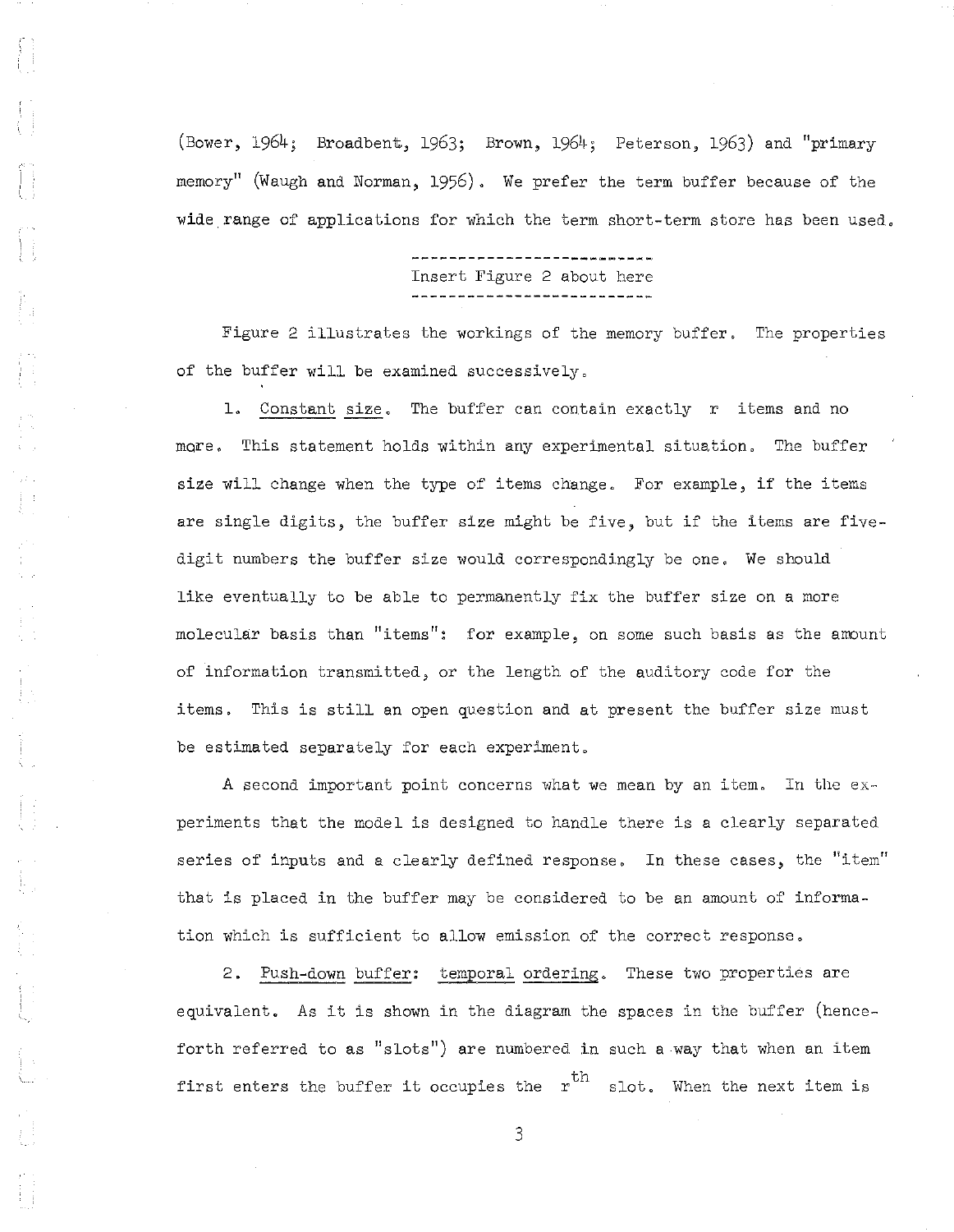

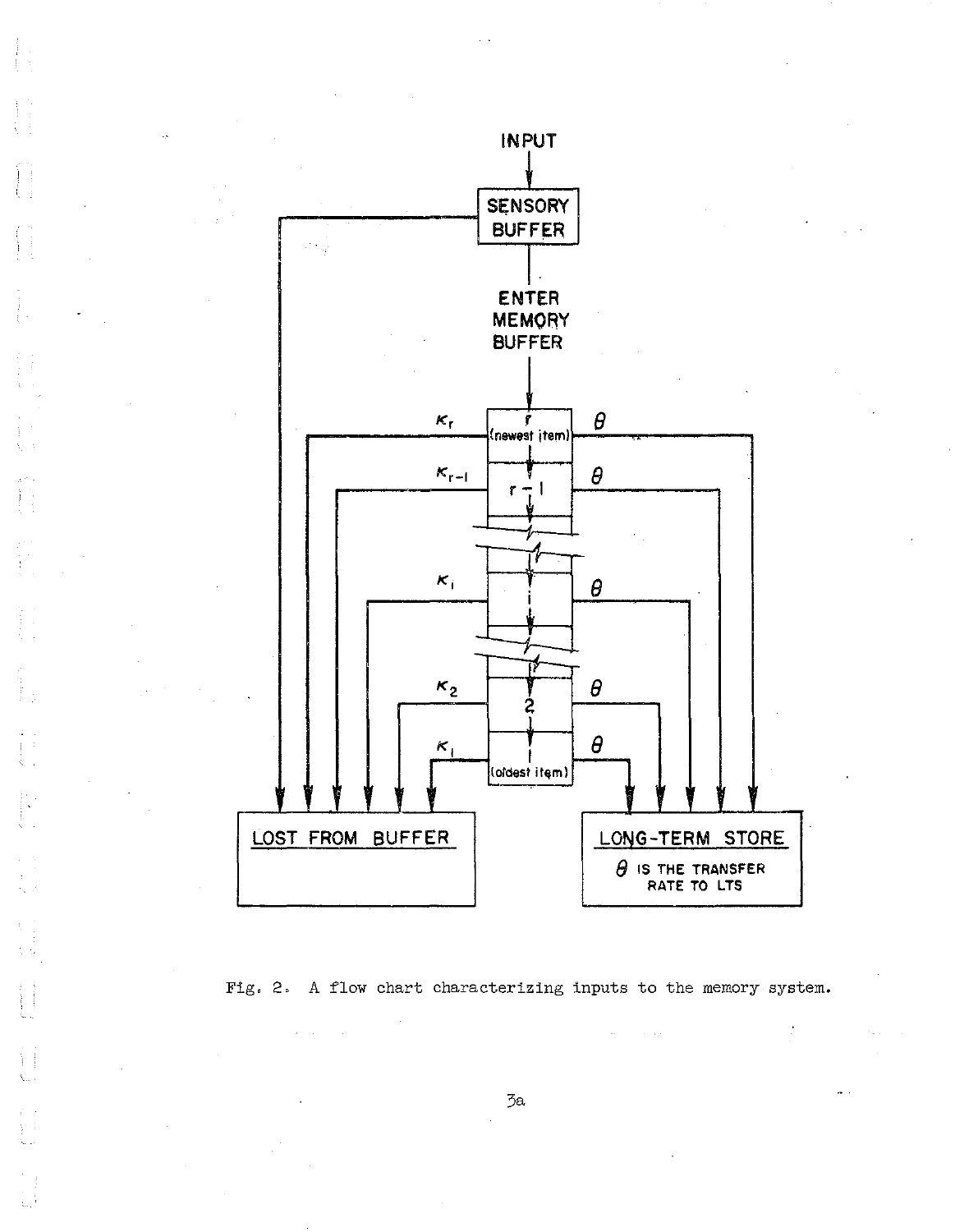presented it enters the  $\ \mathfrak{r}^{\mathrm{th}}$  slot and pushes the preceding item down to the  $r$  -  $1^{st}$  slot. The process continues in this manner until the buffer is filled; after this occurs each new item pushes an old one out on a basis to be described shortly. The one that is pushed out is lost. Items stored in slots above the one that is lost move down one slot each and the incoming item is placed in the  $\begin{array}{cc} \hbox{ }r\hbox{ }& \hbox{ }s\hbox{ }{\rm tot}. \end{array}$  Hence items in the buffer at any point in time are temporally ordered: the oldest is in slot number 1 and the newest in slot r. It should be noted that the lost state refers only to the fact that an item has left the buffer and. says nothing regarding the item's presence in LTS.

3. Buffer stays filled. Once the first r items have arrived the buffer is filled. Each item arriving after that knocks out exactly one item already in the buffer; thus the buffer is always filled thereafter. This state of affairs is assumed to hold as long as the subject is paying attention. In this matter we tend to follow Broadbent (1963) and view the !buffer as the input-output mechanism for information transmission between the subject and the environment. At the end of a trial, for example, attention ceases, the subject "thinks" of other things, and the buffer gradually empties of that trial's items.

4. Each new item bumps out an old item. This occurs only when the buffer has been filled. The item to be bumped out is selected as a function of the buffer position (Which is directly related to the length of time each item has spent in the buffer). Let

 $K_{j}$  = probability that an item in slot j of a full buffer is lost when a new item arrives.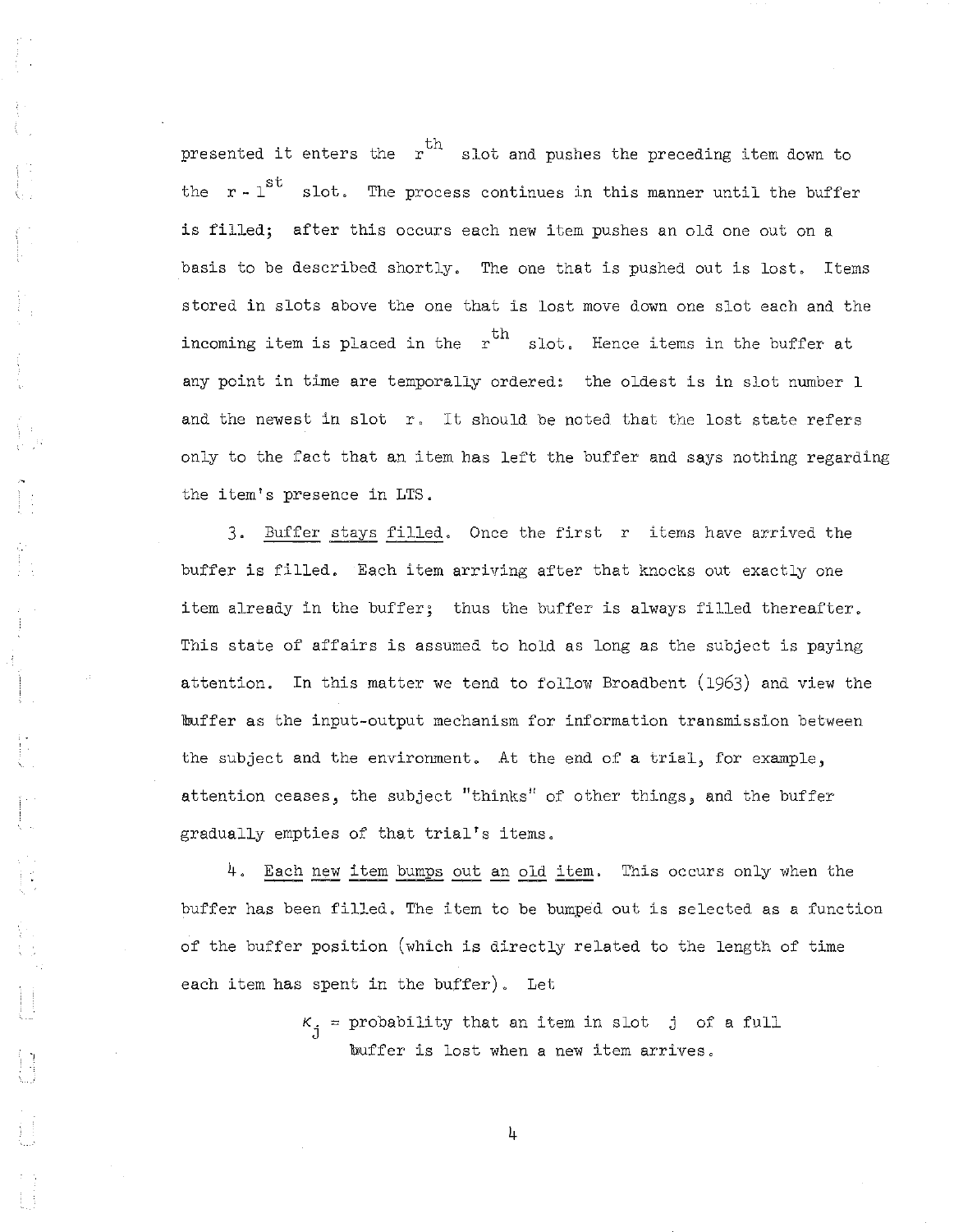Then of course  $K_1 + K_2 + \cdots + K_r = 1$ , since exactly one item is lost. Various schemes can be proposed for the generation of the *K*'s. The simplest scheme, requiring no additional parameters, is to equalize the *K's:* i.e., let  $K_{\hat{i}} = 1/r$  for all j.

A useful one-parameter scheme can be derived as follows: the oldest item (in slot 1) is dropped with probability 5. If that item is not dropped, then the item in position 2 is dropped with probability  $\delta$ . If the process reaches the  $\ r^{\text{th}}$  slot and it also is passed over, then the process recycles to the first slot. This process continues until an item is dropped. Hence

$$
\kappa_{\hat{j}} = \frac{\delta(1-\delta)^{\hat{j}-1}}{1-(1-\delta)^{x}} \quad .
$$

 $\left\{ \begin{matrix} 1 \\ 1 \\ 1 \end{matrix} \right\}$ 

It is easy to see that as  $\delta$  approaches  $0$ ,  $\kappa$ <sub>j</sub> approaches  $1/r$  for all j, which was the earlier case mentioned. On the other hand, when  $\delta = 1$ , the oldest item is always the one lost. Intermediate values of  $\delta$  allow a bump-out process between these two extremes. We would expect that the tendency to bump out the oldest item first would depend on such factors as the serial nature of the task, the subject's instructions, and the subject's knowledge concerning the length of the list he is to remember.

5. Perfect representation of items in the buffer. Items are always . encoded correctly when initially placed in the buffer. This, of course, only holds true for experiments with fairly slow inputs, such as the experiment to be considered later in this paper.

6. Perfect recovery of items from the buffer. Items still in the buffer at the time of test are recalled perfectly (subject to the "perfect representation" assumption made above). This point leads to the question,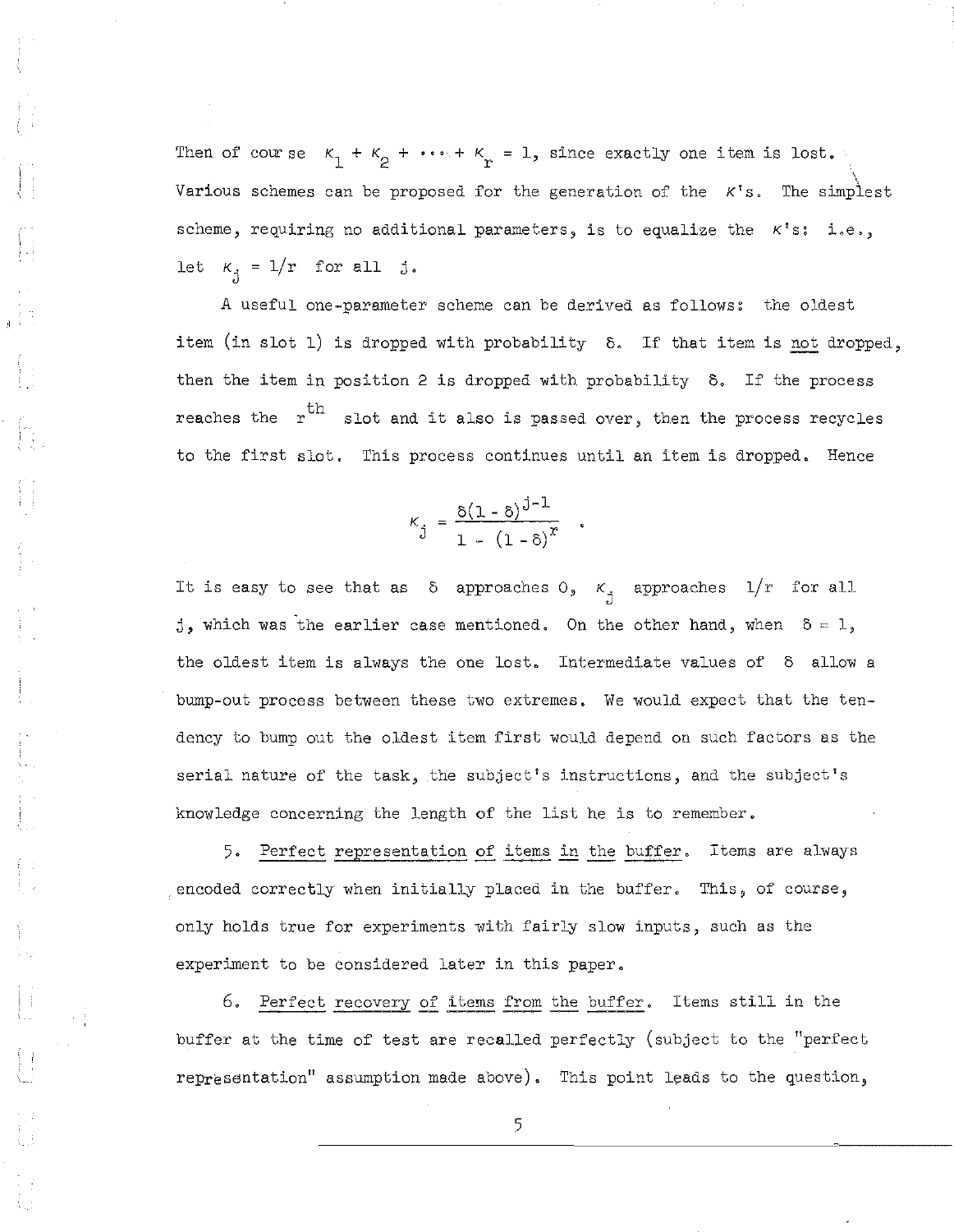"What is stored in the buffer?" and "What is an item?" In terms of the preceding requirement (and in accord with the mathematical structure of the model) we may be satisfied with the definition, "an item is that amount of information that allows correct performance at the time of test." Because the model does not require a more precise statement than the above, it is not necessary in the present analysis to spell out the matter in detail. Nevertheless, in view of the work of Conrad (1964), Wickelgren  $(1965)$ , and others on auditory confusions in short-term memory, we would be satisfied with the view that items in the buffer are acoustic mnemonics and are kept there via rehearsal, at least for experiments of a verbal character.

7. Buffer is unchanged by the transfer process to LTS. We will. say more about LTS and transfer to it in the next section, but here it may be said that whatever transfer takes place, and whenever the transfer takes place, the buffer remains unchanged. That is, if <sup>a</sup> copy of an item is placed in LTS, the item remains represented in the buffer, and the buffer remains unchanged.

This set of seven assumptions characterizes the memory buffer. Now we consider the long-term memory system. In recent years a number of mathematical models for memory and learning have made use of a state labeled. "long-term store." In most of these cases, however, the term is used to denote a completely learned state. LTS in this case is used in a very different manner; information concerning each item is postulated to enter LTS during the period the item remains in the buffer. This information mayor may not be sufficient to allow recall of the item, and even if sufficient information to allow recall is stored, the subject may fail to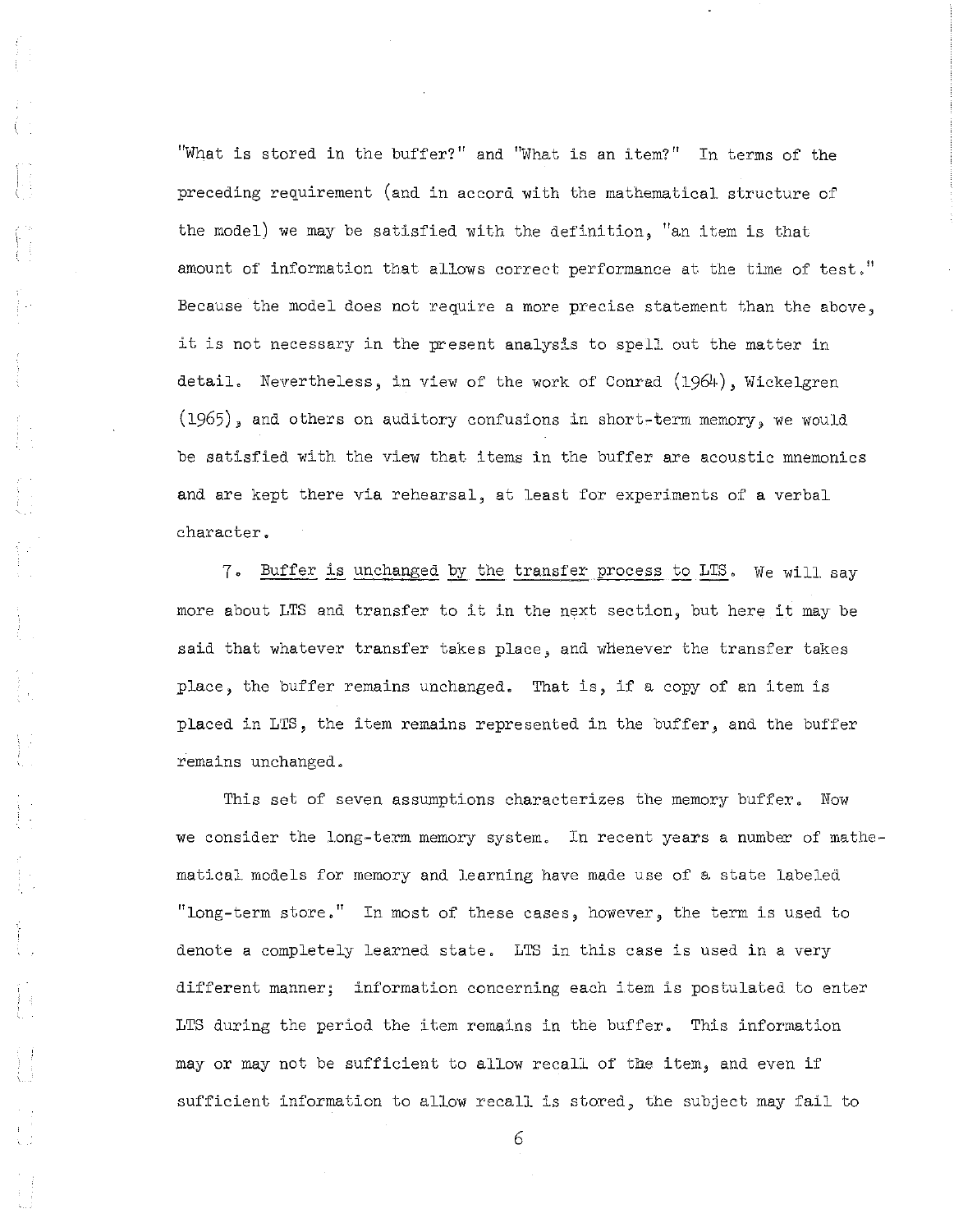recall because he still must search LTS for the appropriate information.

There are many possible representations of the transfer process to LTS. Let  $\theta_{i,j}$  be the transfer parameter representing the amount transferred to LTS of an item in slot i of the buffer between one item presentation and the next if there are currently j items in the buffer. In the present version  $\theta_{j,i}$  is the probability of copying an item into LTS during each presentation period.

For this discussion we will assume that *e* does not depend on the position in the buffer, but does depend on the number of other items currently in the buffer. The justification for this is based on the amount of attention that an item will receive during each presentation period; thus an item will receive  $r$  times as much attention if it is the dnly item in the buffer than if all r buffer positions were filled. Hence  $\theta_{i,i}$  is set equal to  $\theta/j$ . It is further assumed that there may be more than one copy of any item in LTS. Since one copy may be, made during each presentation period, the maximum number of copies that can exist in LTS for a particular item equals the number of presentation periods that the item stayed in the buffer.

The retrieval rules are relatively simple. At the time of test any item in the buffer is recalled perfectly. If the item is not present in the buffer then <sup>a</sup> search of LTS is made. If the item is found in LTS it is recalled; if not, then the subject guesses. The search process the subject engages in is postulated to be a search made uniformly with replacement from the pool of items in LTS which are not in the buffer. (An alternative scheme is to pick from all the items in LTS, which gives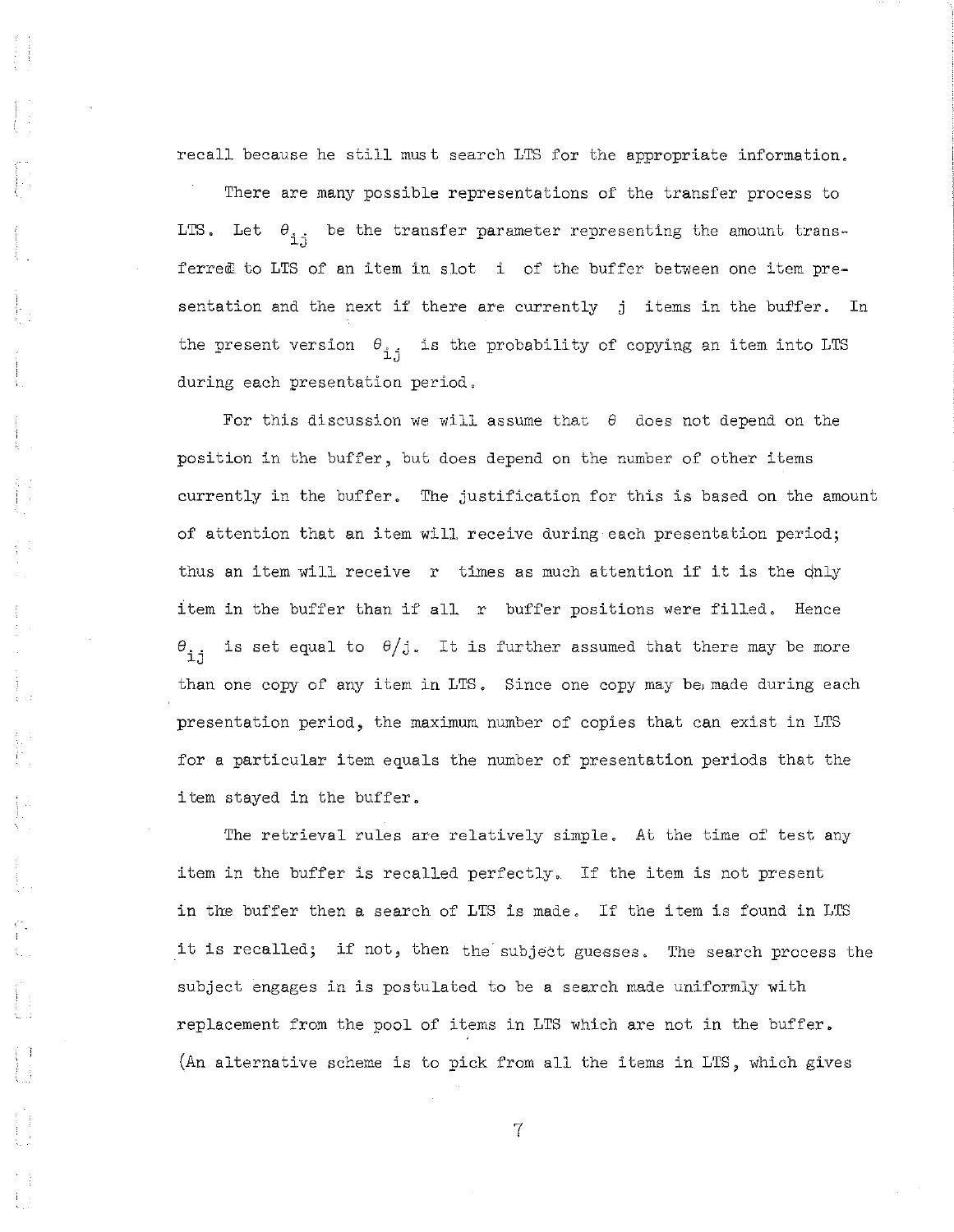very similar results to those given by the stated scheme,) In particular, the subject is said to make R random picks in LTS; if none of these  $pi$ cks finds the desired item, it is reported; otherwise the subject guesses.

The mathematical development of this model is presented in Atkinson and Shiffrin (1965), For present purposes, it is sufficient to note that there are four parameters available to fit the data:  $r$ , the buffer size;  $\theta$ , the transfer probability;  $\delta$ , the tendency to bump out the oldest item in the buffer first; and R, the number of searches into LTS.

We now turn to an experiment in human paired-associate memory (Phillips, Shiffrin, and Atkinson, 1967), The experiment involved a long series of discrete trials, On each trial <sup>a</sup> display of items was presented, <sup>A</sup> display consisted of a series of cards each containing a small colored patch on one side. Four colors were used: black, white, blue, and green. The cards were presented to the subject at a rate of one card every two seconds, The subject named the color of each card as it was presented, Once the color of the card had been named by the subject it was placed face down on a display board so that the color was no longer visible, and the next card was presented, After presentation of the last card in a display the cards were in a straight row on the display board: the card presented first was to the subject's left and the most recently presented card to the right. The trial terminated when the experimenter pointed to one of the cards on the display board, and the subject attempted to recall the color of that card. The subject was instructed to guess the color if uncertain.

Following the subject's response, the experimenter informed the subject of the correct answer. The display size (list length) will be denoted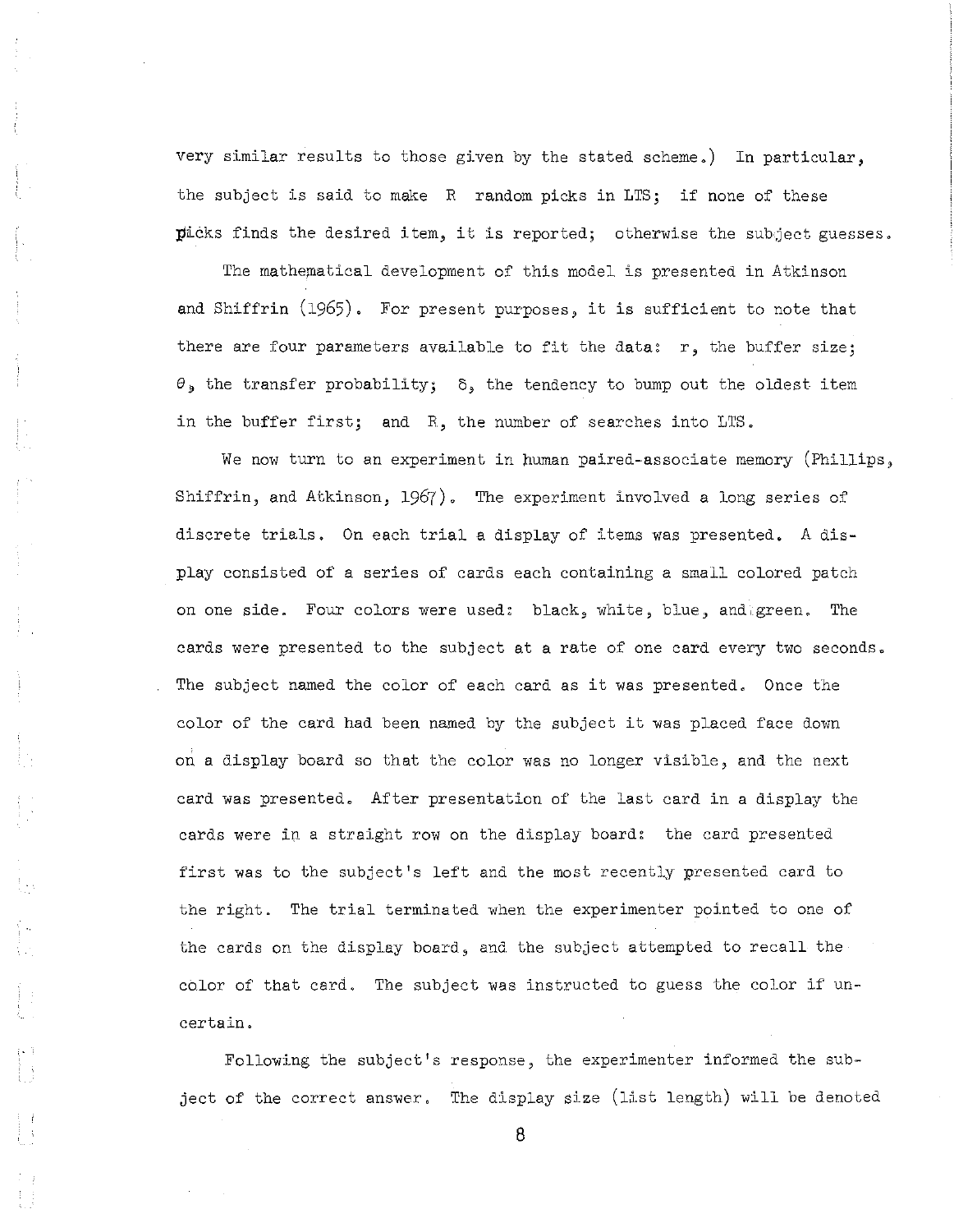as d. The values of d used in the experiment were  $3, 4, 5, 6, 7, 8, 11$ , and 14. Each display, regardless of size, ended at the same place on the display board, so that the subject knew at the start of each display how long that particular display would be. Twenty subjects, all females, were run for a total of five sessions, approximately 70 trials per session.

Insert Figure 3 about here

Figure 3 presents the proportion of correct responses as a function of the test position in the display. Display sizes  $3$  and  $4$  are not graphed because performance was essentially perfect for these cases. Observed points for  $d = 8$ , 11, and 14 are based on 120 observations, whereas all other points are based on 100 observations. Serial position 1 designates a test on the most recently presented item. These data indicate that for a fixed display size, the probability of a correct response decreases to some minimum value and then increases. Thus there is a very powerful recency effect as well as a strong primacy effect over a wide range of display sizes. Note also that the recency part of each curve is S-shaped and could not be well described by an exponential function. Reference to Fig. 3 also indicates that the overall proportion correct is a decreasing function of display size.

The model was fit to the data using a minimum chi-square technique.<sup>2</sup> The details are presented in Atkinson and Shiffrin (1965). It will merely be pointed out here that the value of  $r$  was set equal to 5 before the minimization because performance was essentially error free for list lengths of 5 and less. The other three parameters were fit using a grid search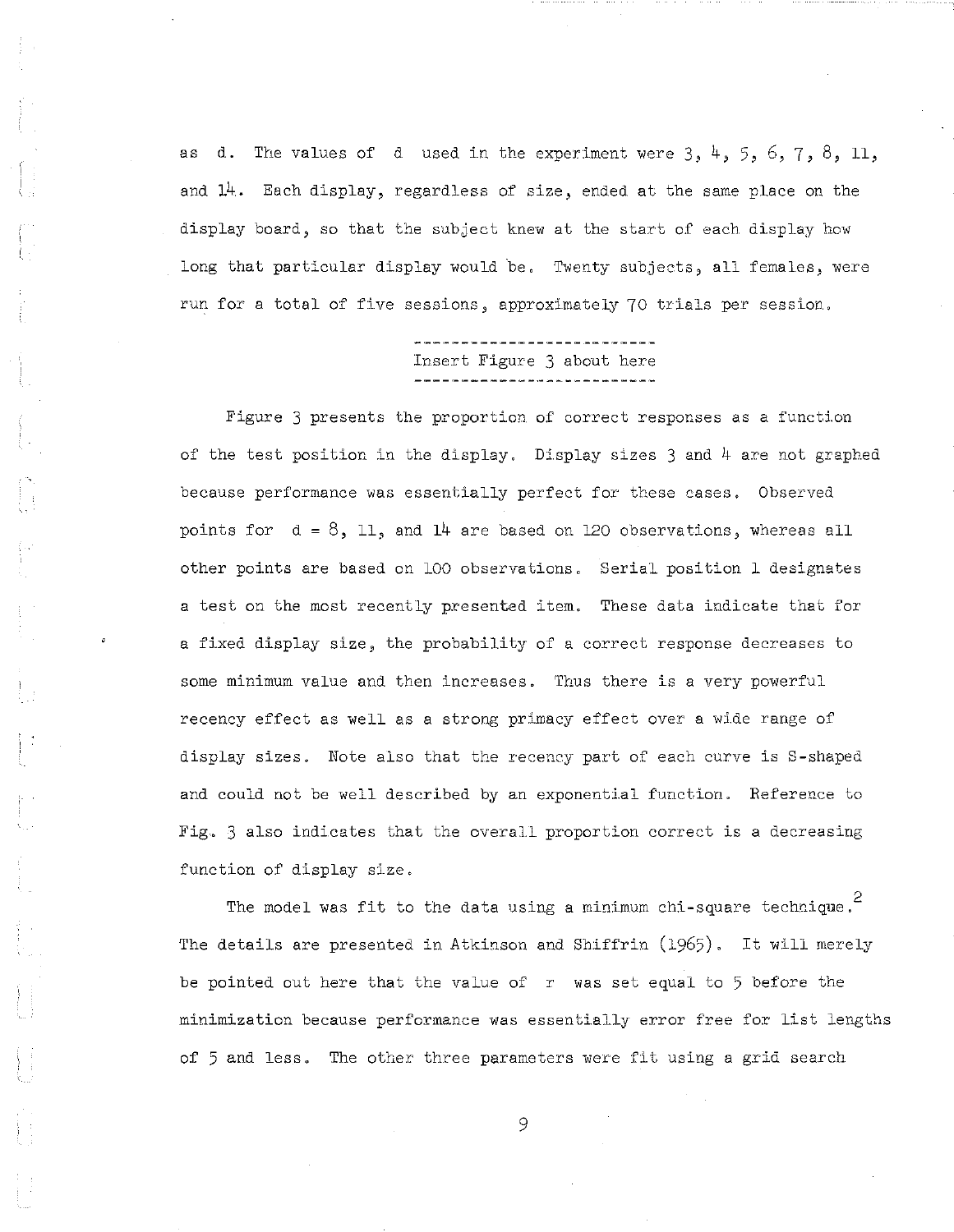



9a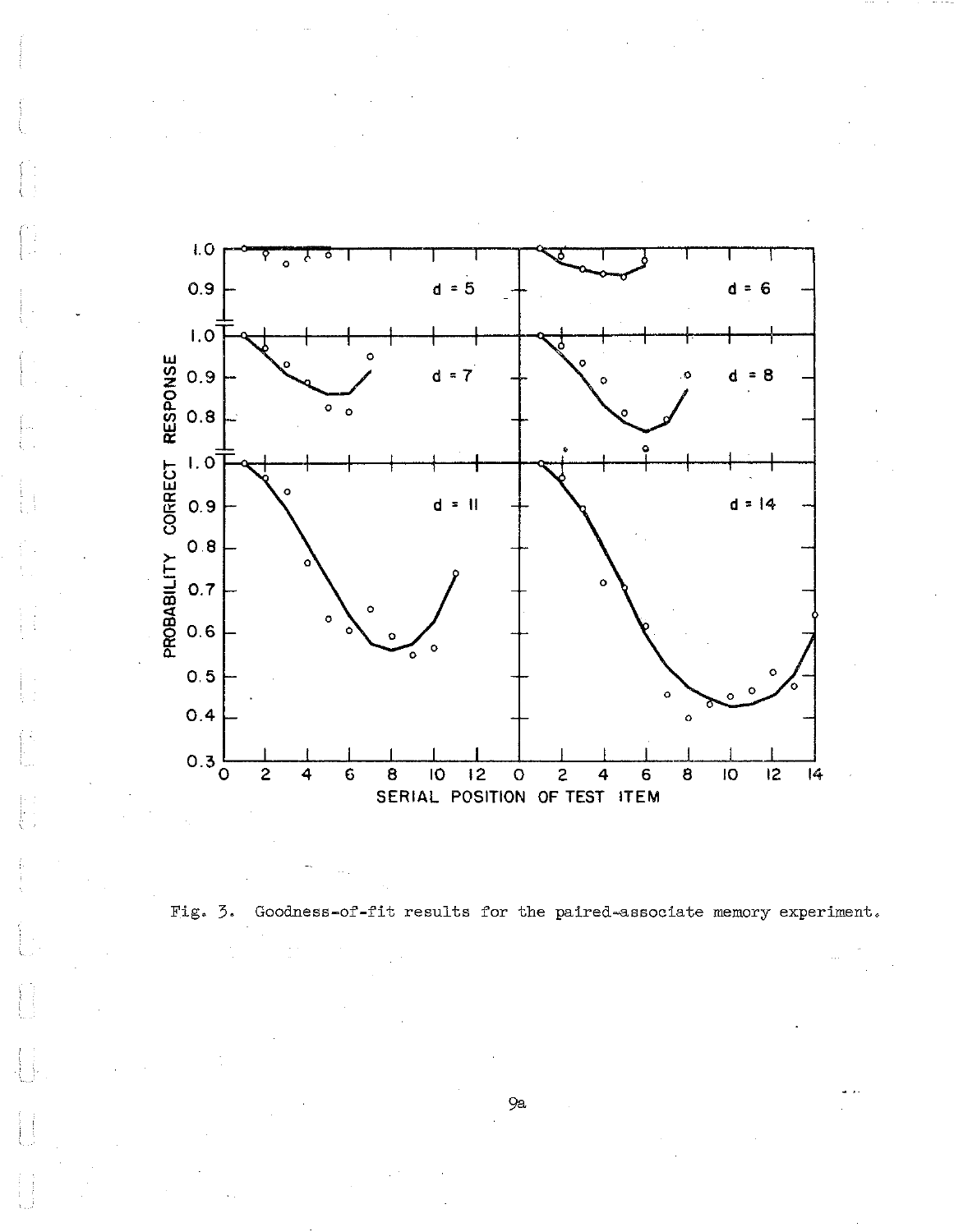procedure on a computer. The parameter estimates were as follows:

 $\hat{\delta} = .39$  $\hat{\theta} = .72$  $\hat{R} = 3.15$ 

The predicted curves are given in Fig. 3. It should be emphasized that the same 4 parameters are used to fit the serial position curves for all five list lengths. It can be seen that the fit is quite good with <sup>a</sup> minimum chi-square of 46.2 based on 43 degrees of freedom.

We have outlined only one example of how this model can be applied to data. Other applications of the model have been made including experiments involving a continuous-presentation memory task, free-verbal recall, paired-associate learning,and serial-anticipatory learning; also, the model has been used to perdict not only response probabilities, but confidence ratings and latency data. Time does not permit us to present these developments here; for a review of such applications see Atkinson and Shiffrin (1965), Atkinson, Brelsford, and Shiffrin (1967), Brelsford and Atkinson (1967), and Phillips, Shiffrin, and Atkinson (1967). In conclusion, it should be pointed out that of all the assumptions introduced, three are crucial to the theory. First is the set of buffer assumptions; i.e., constant size, push-down list, and so on. Second is the assumption that items can be in the buffer and LTS simultaneously. Third is what was called the retrieval process--the hypothesis that the decrement in recall caused by increasing the list length occurs as the result of an imperfect search of LTS at the time of test. Within this framework, we feel that a number of the results in memory and learning can be described in quantitative detail.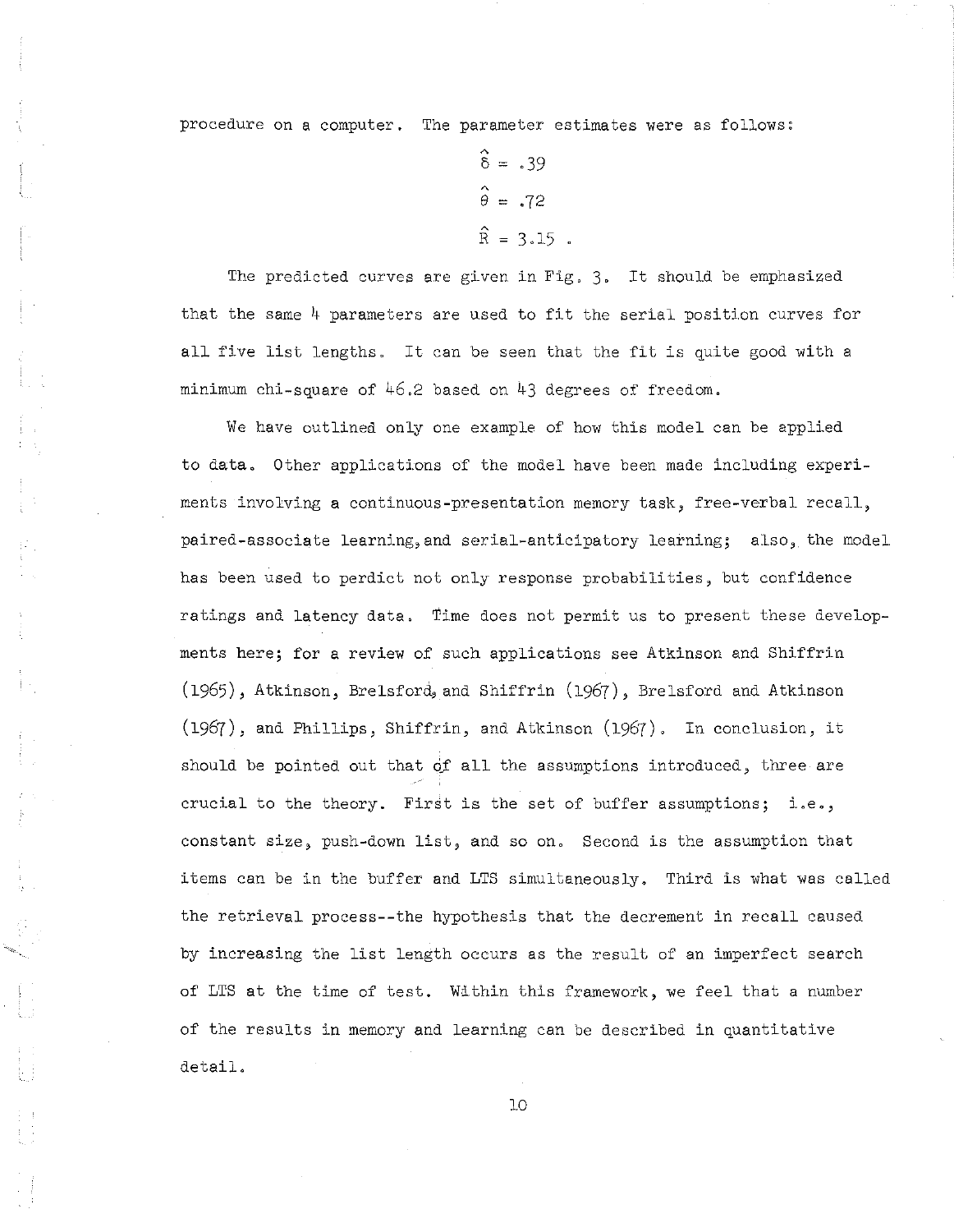### References

Atkinson, R. C., Bower, G. H., and Crothers, E. J. An introduction to mathematical learning theory. New York: Wiley, 1965.

- Atkinson, R. C., Brelsford, J. W., Jr., and Shiffrin, R. M. Multi-process models for memory with applications to a continuous presentation task. Journal of Mathematical Psychology, 1967, 4, in press.
- Atkinson, R. C., and Shiffrin, R. M. Mathematical models for memory and learning. Technical Report 79, Institute for Mathematical Studies in the Social Sciences, Stanford University, 1965. (To be published in D. P. Kimble (Ed.), .Proceedings of the Third Conference on Learning, Remembering, and Forgetting. New York: The New York Academy of Sciences, 1966.)
- Bower, G. H. Notes on a descriptive theory of memory. In D. P. Kimble (Ed.), Proceedings of the Second Conference on Learning, Remembering, and Forgetting. New York: The New York Academy of Sciences, 1966, in press.
- Br81sford, J. W., Jr., and Atkinson, R. C. Recall of paired-associates as a function of overt and covert rehearsal procedures. Technical Report 111, Institute for Mathematical Studies in the Social Sciences, Stanford University, Stanford, California, 1966.

Broadbent, D. E. Flow of information within the organism. Journal of Verbal Learning and Verbal Behavior, 1963, 4, 34-39.

Brown, J. Short-term memory. British Medical Bulletin, 1964, 20(1), 8-11. Conrad, R. Acoustic confusions in. immediate memory. British Journal of Psychology, 1964, 55, 75-84.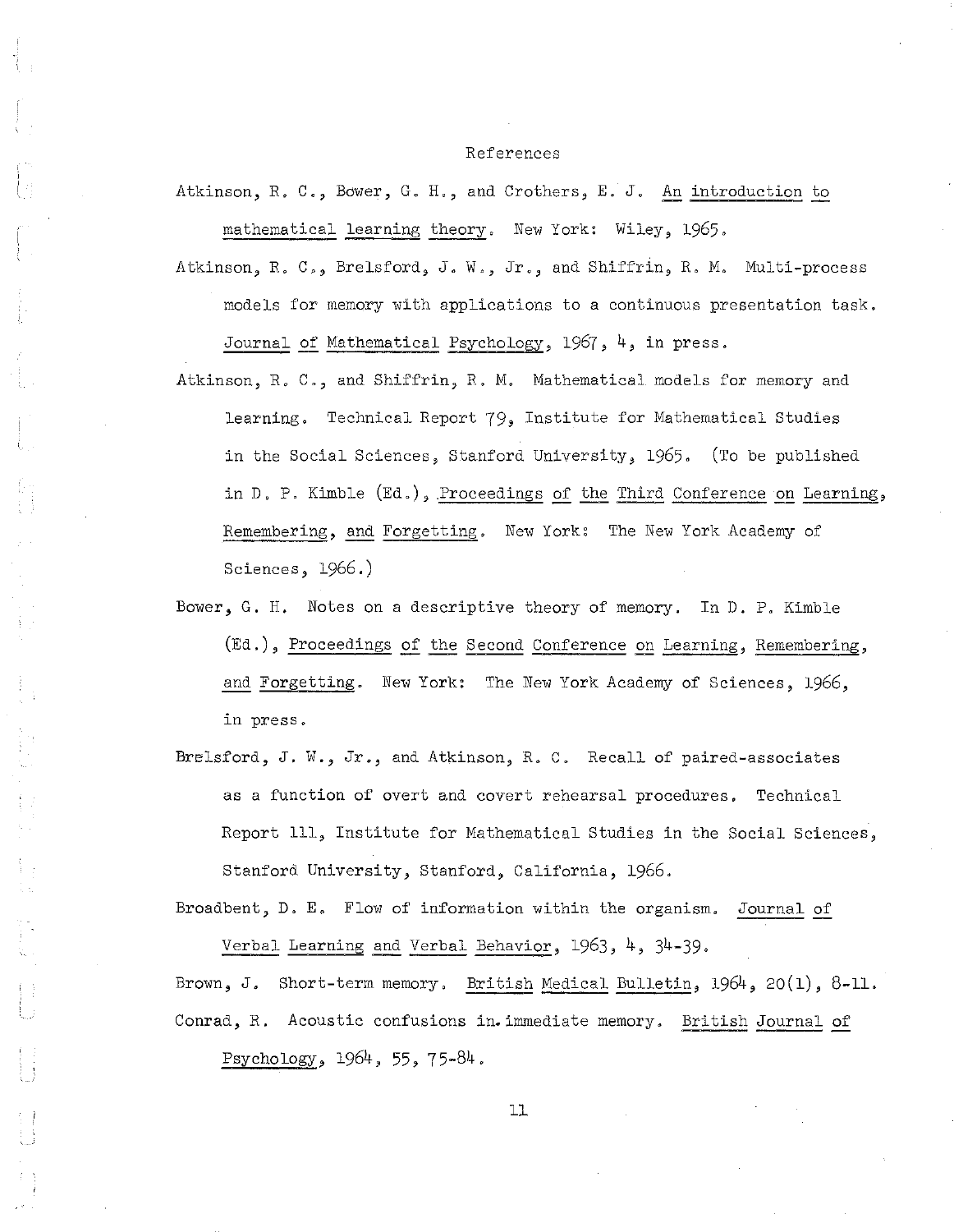Estes, W. K., and Taylor, H. A. A detection method and probabilistic models for assessing information processing from brief visual displays.

Proceedings of the National Academy of Sciences, 1964, 52, 2, 446-454. Mackworth, J. F. The relation between the visual image and post-perceptual immediate memory. Journal of Verbal Learning and Verbal Behavior, 1963,

2, 113-119.

- Peterson, L. R. Immediate memory: data and theory. In C. N. Cofer (Ed.), Verbal learning and behavior: Problems and processes. New York: McGraw-Hill, 1963.
- Phillips, J. L., Shiffrin, R. M., and Atkinson, R. C. The effects of display size on short-term memory. Journal of Verbal Learning and Verbal Behavior, 1967, in press.
- Sperling, G. The information available in brief visual presentations. Psychological Monographs, 1960, 74, Whole No. 498.
- Wickelgren, W. A. Acoustic similarity and retroactive interference in short-term memory. Journal of Verbal Learning and Verbal Behavior, 1965, 4, 53-61.

Waugh, Nancy C., and Norman, D. A. Primary memory. Psychological Review,  $1965, 72, 89-104.$